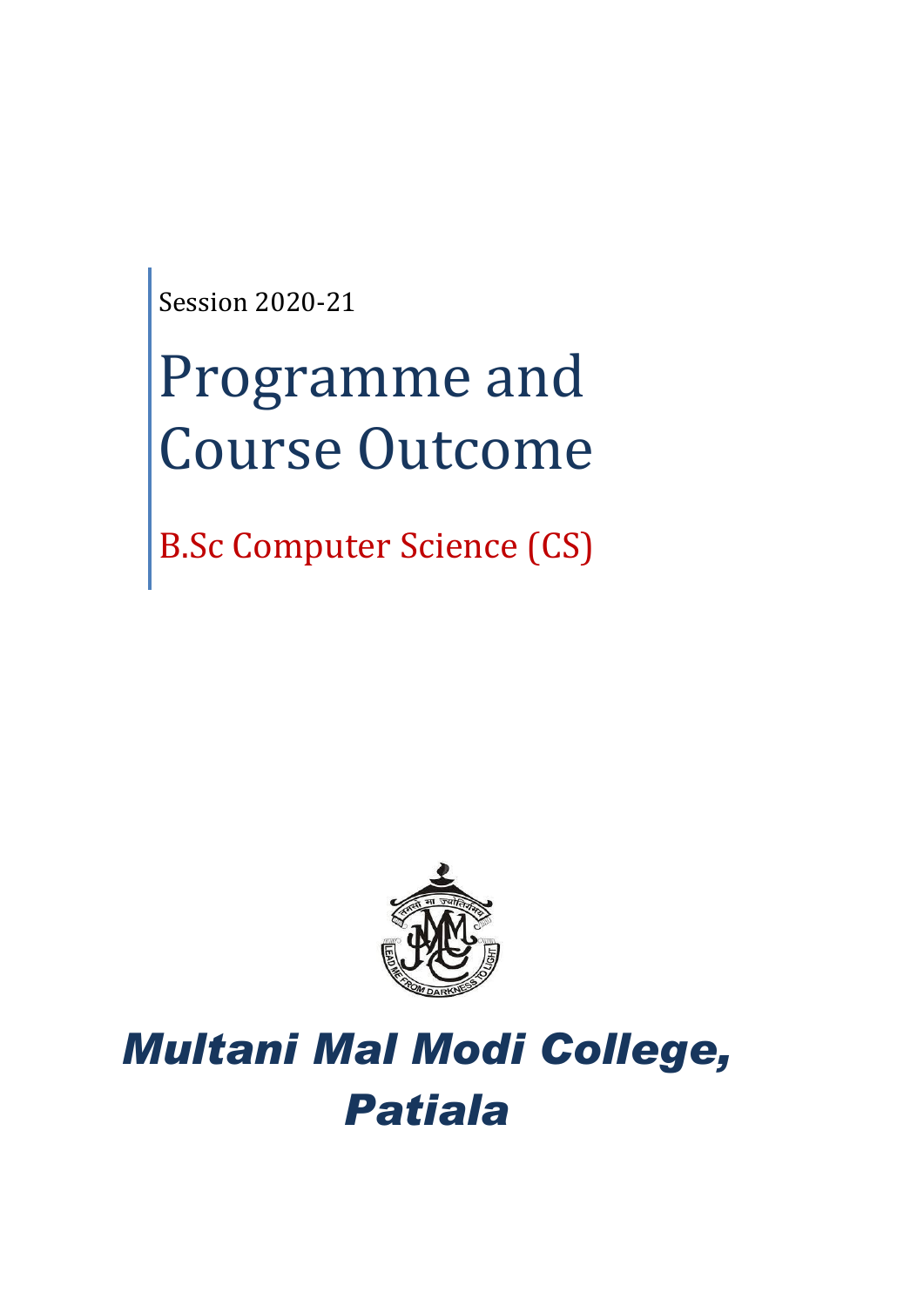# **Program Outcomes (POs)**

The student graduating with the B.Sc (CS) degree would be able to acquire and demonstrate the following:

- **1. Core competency:** Students will attain core competency in the subjects of Maths, Physics and Computer Science.
	- Demonstrate comprehensible understanding of the fundamental concepts of computer science,physics and mathematics including their different subfields.
	- Acquire technical knowledge that creates different types of professionals in the fields of computer, physics and mathematics and related fields such as industry, teaching, research and development, environmental monitoring, material sciences and government/public service, in banking, insurance and investment sectors etc.
	- Utilize suitable approaches to perform understand the characterization of physics and mathematical based analyses; and apply relevant knowledge and skills to find solutions to problems that arise from these fields of computer physics and mathematics.
	- Students will be able to apply the basic principles of working of equipment and instruments and undertake hands on lab work and practical activities which enhances their problem solving abilities required for successful career in various fields or for higher degrees.
- **2. Analytical ability:** Students will develop skills to pay attention to all elements and will be able to construct logical arguments related to their subjects. They will be able to design a hypothesis, collect data and analyze it critically to decipher if the data supports the hypothesis.
- **3.** *Disciplinary knowledge and skill*: Students will be able to demonstrate inclusive knowledge and understanding of all three subjects of computer, physics, and mathematics and utilize their lab and technical skills in interdisciplinary applications of these subjects.
- **4.** C*ommunication skill*: On completion of this course, students would be trained to carefully listen, read and analyze the experimental data/research papers and express it through technical writing as well as orally in a concise manner.
- **5.** *Critical thinker and problem solver*: The course is designed in such a manner that it enables the students to develop critical thinking ability required to solve inter-disciplinary problems/numerical using basic knowledge and concepts.
- **6.** *Sense of inquiry*: The students are able to develop inquisitive characteristics such as investigative skills and independent investigation of subject-related issues and problems through questioning, planning and reporting their investigation.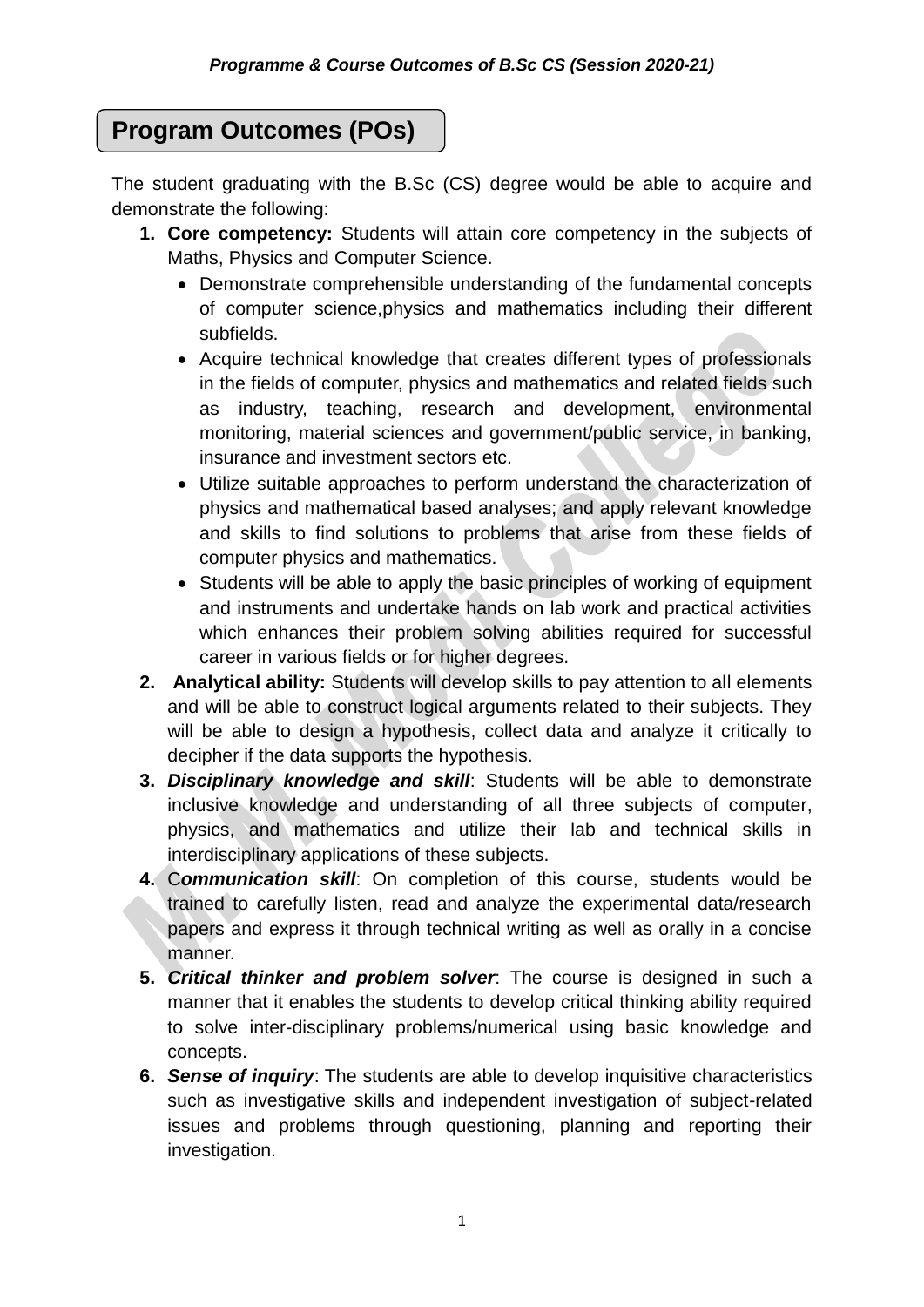- **7.** *Team player*: The course is designed in such a way so as to train the students to work as a team player in a laboratory or industry and also to work independently for writing projects and carrying out research.
- **8.** *Skilled project manager*: A BSc CS graduate student will be capable of being a project manager by gaining knowledge about mathematics, computer and physics. Student will be efficient in planning, writing and studying the ethical standards and rules concerning to scientific project management.
- **9.** *Digitally literate*: The course enables the student to acquire digital skills and carry out data analysis using various apps and software, use library search engines and simulation software to carry out computational work.
- **10.***Ethical awareness and reasoning strengthening*: A student after graduation in this course would be able to depict ethical awareness and reasoning. The student will be more objective and unbiased in all aspects of work and avoid unethical behavior such as fabricating or falsifying or misrepresenting any experimental data or commit any plagiarism; the student would be sensitized to appreciate intellectual property rights and other environmental and sustainability concerns.
- **11.***Lifelong learner*: The syllabus is planned to instill a practice of continuous learning among the students through various tools and technique such as ICT, books and journals for individual academic growth and future jobs.

**Course Outcomes (COs)**

**Course Outcomes: Mathematics**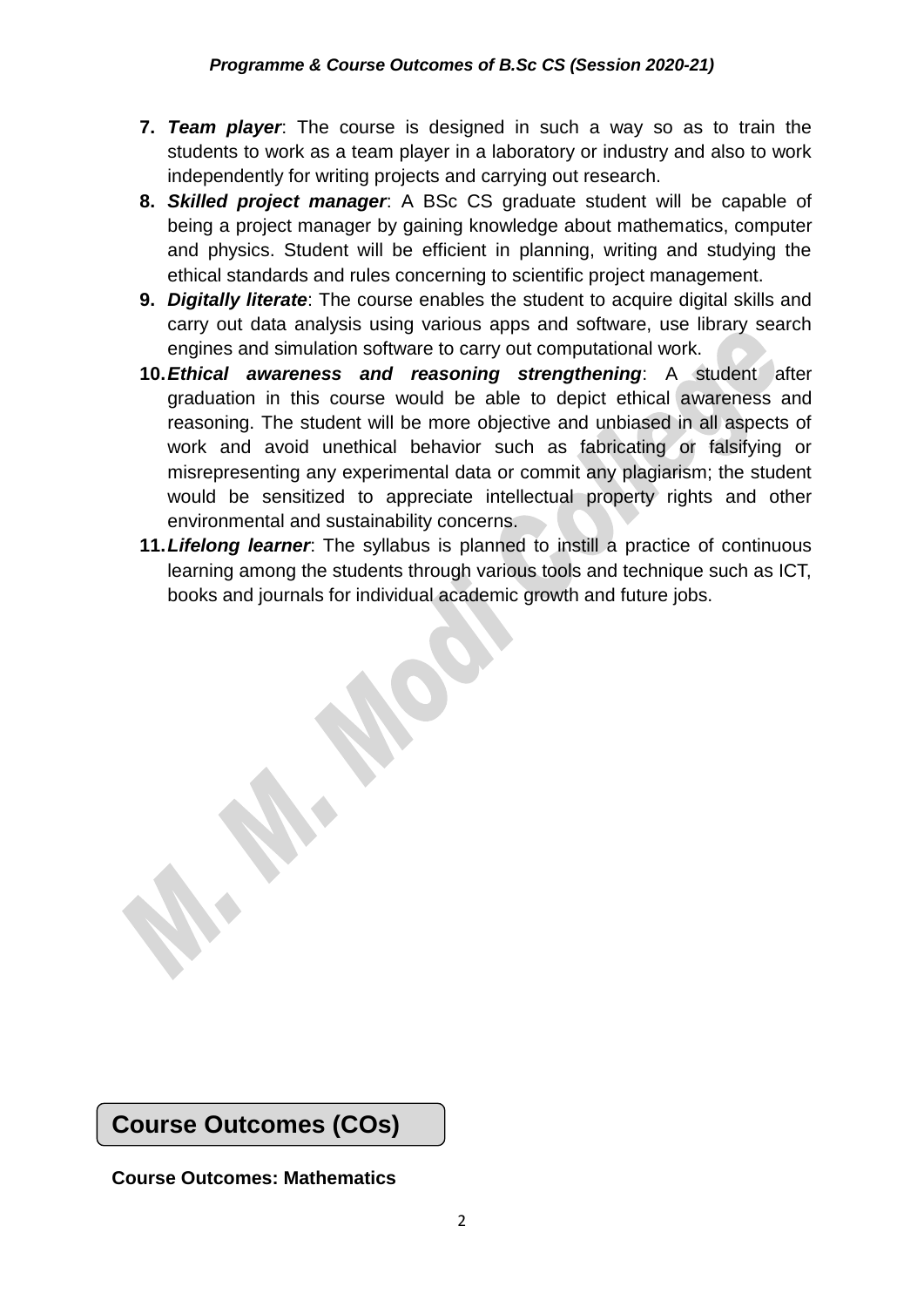#### **Semester-I**

| Paper-I   | Calculus-I                    |
|-----------|-------------------------------|
| Paper-II  | <b>Differential Equations</b> |
| Paper-III | <b>Co-ordinate Geometry</b>   |

#### **Semester-II**

| Paper-IV | Algebra-I                            |
|----------|--------------------------------------|
| Paper-V  | <b>Partial Differential Equation</b> |
| Paper-VI | <b>Analytic Geometry</b>             |

**Course Outcomes**: After Completion of the course the student will be able to:

#### **Semester-I**

#### **Paper-I : Calculus-I**

**CO 1:** Understand the concept of derivatives and use it to find curvature.

**CO 2**: Understand and apply the concept of limit, continuity of a function at a point to find Concavity and convexity, Asymptotes and Tracing of curves.

**CO 3:** Exhibit and recall previous learning in integrals and use to study Improper integrals.

**CO 4:** Apply and deduce Area and volume of two dimensional surfaces.

**CO 5:** Investigate convergence and divergence of Improper integrals, Dirichlet integrals and some special functions.

#### **Paper-II: Differential Equations**

**CO-1:** Recognize various definitions of linear homogeneous and nonhomogeneous differential equations.

**CO-2:** Understand various methods to solve second order linear differential equation with constant and variable coefficients.

**CO-3:** Obtain power series solutions of several important classes of ordinary differential equations including Bessel's, Legendre differential equations. Also able to derive the generating functions and recurrence relations, orthogonality properties and interpret their qualitative behaviour.

**CO-4:** Discover the use of Bessel, Legendre's, Hermite's equations in real-life problems.

#### **Paper-III: Coordinate Geometry**

**CO-1:** Understand and recall the importance of general equation of second degree in co-ordinate geometry.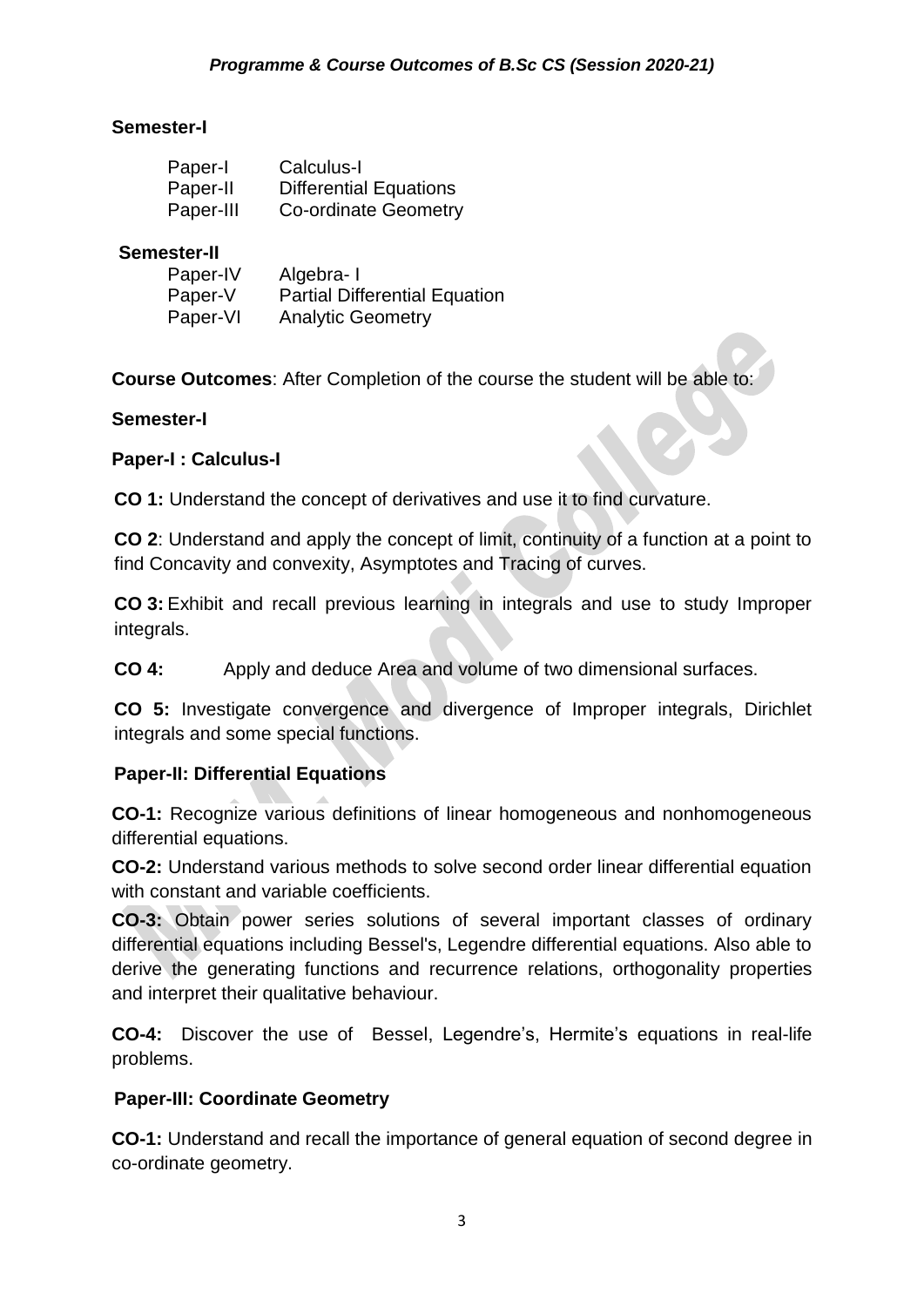**CO-2:** Obtain tangent, normal, chord of contact, and other geometrical properties.

**CO-3:** Apply above geometrical properties in real-life problems

**CO-4:** Investigate the nature of second degree equation of a curve.

**CO 5:** Demonstrate their knowledge of geometry and its applications in the real world.

#### **Semester-II**

#### **Paper-IV: Algebra- I**

**CO 1:** Recognize consistent and inconsistent systems of linear equations by the row echelon

form of the augmented matrix, using rank.

- **CO 2:** Find eigenvalues and corresponding eigenvectors for a square matrix
- **CO 3:** Understand the importance of roots of polynomials and learn various methods of obtaining roots.
- **CO 4:** Employ De Moivre's theorem in several applications to solve numerical problems.
- **CO 5**: Execute their good understanding of the deeper concepts of linear algebra and abstract algebra.

#### **Paper-V: Partial Differential Equation**

- **CO 1:** Solve the first-order linear PDE's with the aid of Lagrange's method and nonlinear PDEs of first order with Charpits' method.
- **CO 2:** Derive solutions of linear PDEs of second and higher order with constant coefficients.
- **CO 3:** Use the method of separation of variables and other techniques to solve some basic hyperbolic, parabolic and elliptic partial differential equations.
- **CO 4:** Execute their learning in solving heat, wave, Laplace equations.
- **CO 5**: Solve PDE governing real life phenomenon arising in various fields of science and engineering.

#### **Paper-VI: Analytic Geometry**

- **CO 1:** Understand and apply appropriate techniques, tools, and formulae to determine various geometrical parameters.
- **CO 2:** Find Equation of a tangent plane, Condition of tangency, Angle of the intersection of two spheres, Length of a tangent, Radical plane, Coaxial system of spheres and other geometrical properties
- **CO 3:** Analyze characteristics and properties of two- and three-dimensional geometric shapes and their geometric relationships.
- **CO 4:** Relate and integrate geometry into real life contexts as well as into other disciplines.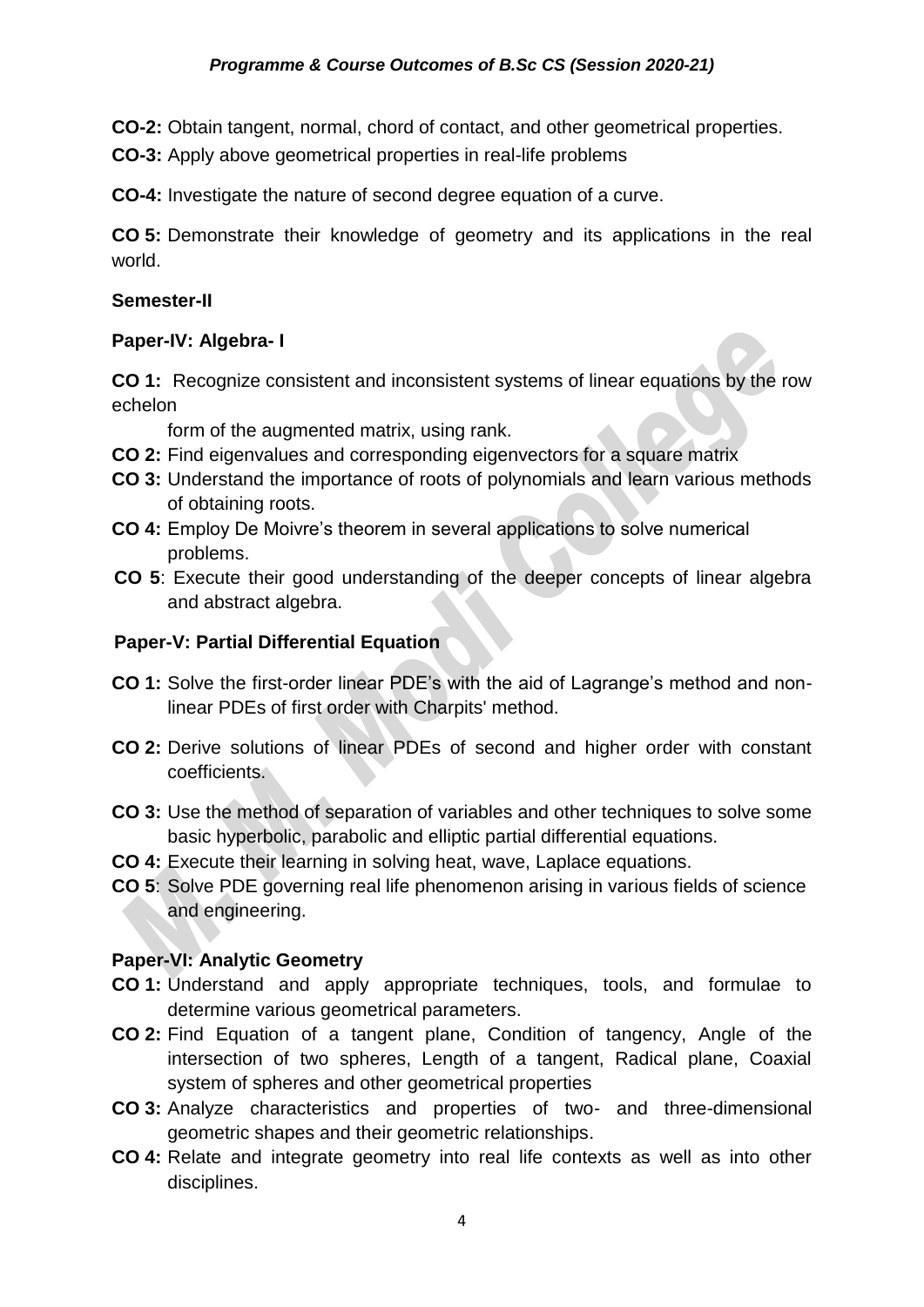#### **Semester-III**

| Paper-I   | <b>Advanced Calculus</b> |
|-----------|--------------------------|
| Paper-II  | Analysis-I               |
| Paper-III | <b>Statics</b>           |

#### **Semester-IV**

| Paper-IV | <b>Numerical Methods</b> |
|----------|--------------------------|
| Paper-V  | Analysis-II              |
| Paper-VI | <b>Dynamics</b>          |

**Course Outcomes**: After completion of the course the student will be able to:

#### **Semester-III**

#### **Paper-I: Advanced Calculus**

**CO 1:** Understand the concept of Limit, Continuity of Functions of several variables. Differentiability of real-valued functions of two variables.

**CO 2:** Understand the use of partial derivatives in Taylor's theorem, error estimation, and to Find Maximum and Minimum values of real-life situations.

**CO 3:** Exhibit and recall previous learning in Calculus of one variable

**CO 4:** Apply the concept of multiple Integrals to evaluate Areas, Volume, Centre of Gravity and Moments of Inertia and other physical quantities.

**CO 5:** Develop and execute their understanding to solve differential equations.

#### **Paper-II: Analysis-I**

**CO 1:** Understand the concept of Function of Bounded Variations and Riemann **Integration** 

**CO 2:** Analyze and relate sequences and series of real values functions in terms of convergence in and divergence in  $\mathsf{R}^2$ .

**CO 3:** Implement logical thinking to prove the basic results of real analysis.

**CO 4:** Relate the concept of infinite series and Improper Integrals.

**CO 5:** Develop and execute these concepts to probability theory, Fourier series, and other branches of mathematics.

#### **Paper-III: Statics**

**CO 1:** Understand the necessary conditions for equilibrium of particles acted upon by the number of forces.

**CO 2:** Understand the reduction of force system to a resultant force and a resultant couple.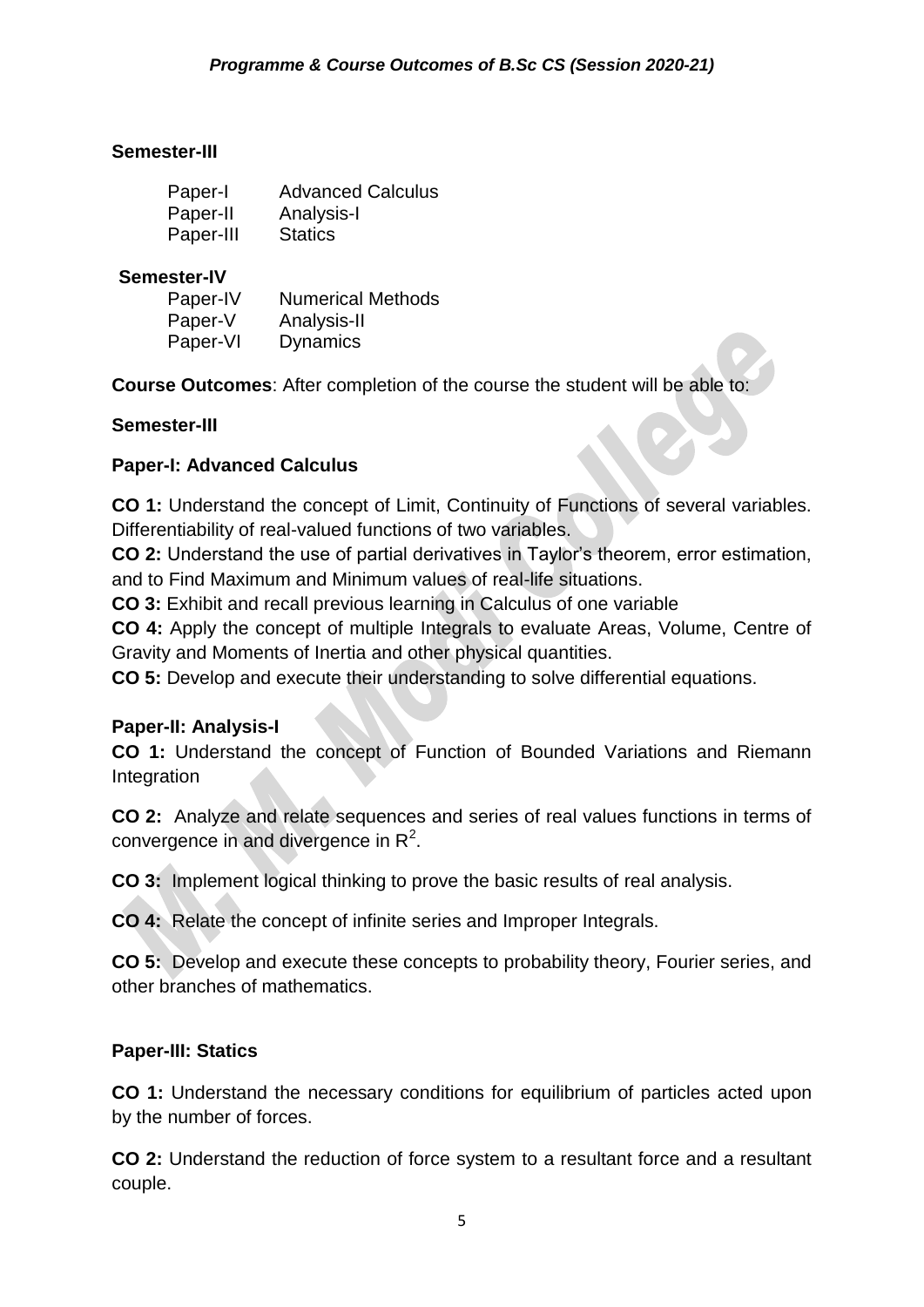**CO 3:** Define and determine the center of gravity of some materialistic systems.

**CO 4:** Demonstrate the concept of friction and identify types of friction.

**CO 5:** Formulate the knowledge of statics to higher courses like the theory of elasticity, fluid mechanics etc.

#### **Semester - IV**

#### **Paper-IV: Numerical Analysis**

- **CO 1:** Understand the errors, source of error and its effect on any computation.
- **CO 2:** Obtain numerical solutions of algebraic and transcendental equations.
- **CO 3:** Tabulate the functions and data set using interpolation.
- **CO 4:** Apply course knowledge to solve complicated physical problems by approximating to the desired accuracy.

#### **Paper-V: Analysis-II**

- **CO 1:** Understand the Concept of Point-wise and Uniform convergence of sequence and series of functions with special reference to power Series.
- **CO 2:** Identify and discuss the convergence of sequence and series of functions
- **CO 3:** Evaluate Line, surface and volume integrals

**CO 4:** Identify and apply Greens Theorem, Stokes Theorem, and the Divergence Theorem.

**CO 5:** Investigate the Theory of Vector Calculus with relevant examples.

#### **Paper-VI: Dynamics**

**CO 1**: Understand the laws of motion and dynamics involved in projectile motion, Simple Harmonic function etc.

**CO 2**: Understand the concepts of work, power, energy, momentum and relative motion.

**CO 3**: Apply the laws of motion to solve physical problems.

**CO 4**: Investigate and formulate the concept of mathematical modeling in projectile motion.

**CO 5**: Use and derive some of the basic definitions and theorems related to dynamics.

#### **Semester-V**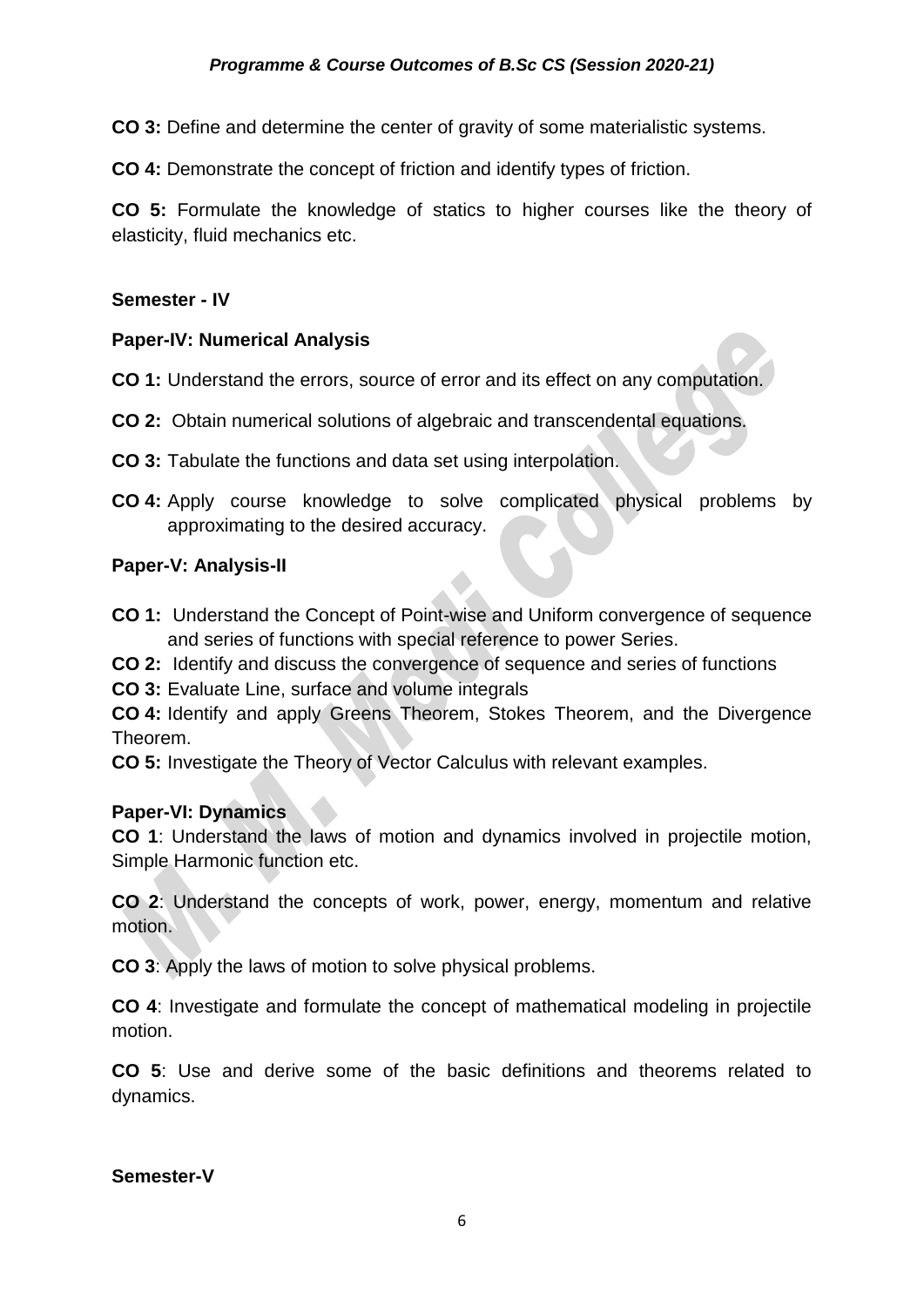| Paper-I     | Algebra-I                     |
|-------------|-------------------------------|
| Paper-II    | <b>Discrete Mathematics-I</b> |
| Opt-I       | <b>Mathematical Methods-I</b> |
| Opt-II      | Number Theory-I               |
| Semester-VI |                               |

| Paper-III | Algebra-II                     |
|-----------|--------------------------------|
| Paper-IV  | <b>Discrete Mathematics-II</b> |
| Opt-III   | <b>Mathematical Methods-II</b> |
| Opt-IV    | <b>Number Theory-II</b>        |
|           |                                |

**Course Outcomes**: After completion of the course the student will be able to:

#### **Semester-V**

#### **Paper-I: Algebra-I**

**CO-1:** Determine whether a given set and binary operation form a group by checking group axioms

**CO-2:** Understand and Differentiate between homomorphism and isomorphism for groups and Rings.

**CO-3:** Differentiate between dihedral, symmetric and alternating groups, rings, derive the existence of groups of a specified small order

**CO-4:** Develop new structures based on given structures and compare the structures.

**CO-5:** Implement abstract and critical reasoning by studying logical proofs and the axiomatic method as applied to modern algebra.

#### **Paper-II: Discrete Mathematics-1**

**CO-1:** Understand and Define basic notations in graph theory & trees.

**CO-2:** Construct the Passwords by using the techniques of counting principles

**CO-3:** Use the shortest path algorithm to determine the fastest driving routes.

**CO-4:** Construct Model problems in Computer Science using graphs and trees.

**CO-5:** Learn how to work with some of the discrete structures which include sets, relations, functions, graphs and trees.

**CO 6:** Solve real-life problems using finite-state machines.

**CO-7:** Assimilate various graph theoretic concepts and familiarize them with their applications.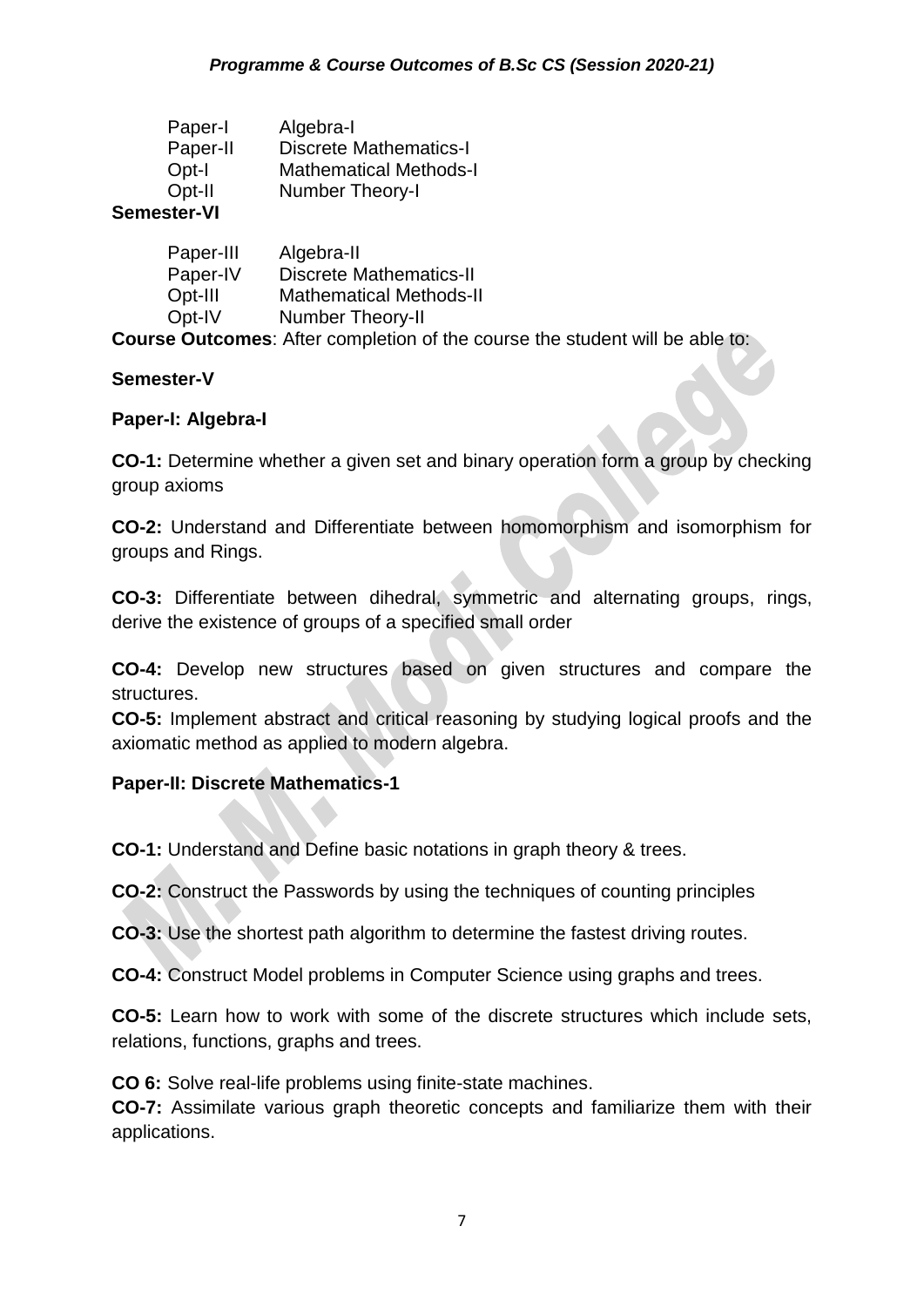#### **Opt-I: Mathematical Methods I**

**CO-1:** Demonstrate their understanding of the Dirichlet conditions.

**CO-2:** Solve both real and complex forms of the Fourier series for standard periodic waveforms

**CO-3:** Know about piecewise continuous functions, Dirac delta function, Laplace transforms

and its properties

**CO 4:** Investigate the application of course in various engineering fields.

#### **Semester-VI**

#### **Paper-III: Algebra- II**

**CO-1:** Understand real vector spaces, subspaces, basis, dimension, and their properties

**CO-2:** Use the definition and properties of linear transformations and matrices of linear transformations.

**CO 3**: Obtain various variants of diagonalization of linear transformations.

**CO-4:** Apply the knowledge of linear algebra to solve the system of differential equations.

**CO-5:** Explain the use of linear algebra in coding theory, linear programming, and cryptography.

#### **Paper-IV: Discrete Mathematics-II**

**CO 1:** Understand and solve Binary relations and recurrence relations, direct and indirect proofs.

**CO 2:** Construct mathematical arguments using logical connectives and quantifiers.

**CO 3:** Validate the correctness of an argument using statement and predicate calculus.

**CO 3:** Develop an inductive way of thinking.

**CO 4:** Interpret and investigate applications of Boolean algebra and Boolean functions, logic gates, switching circuits in electronics.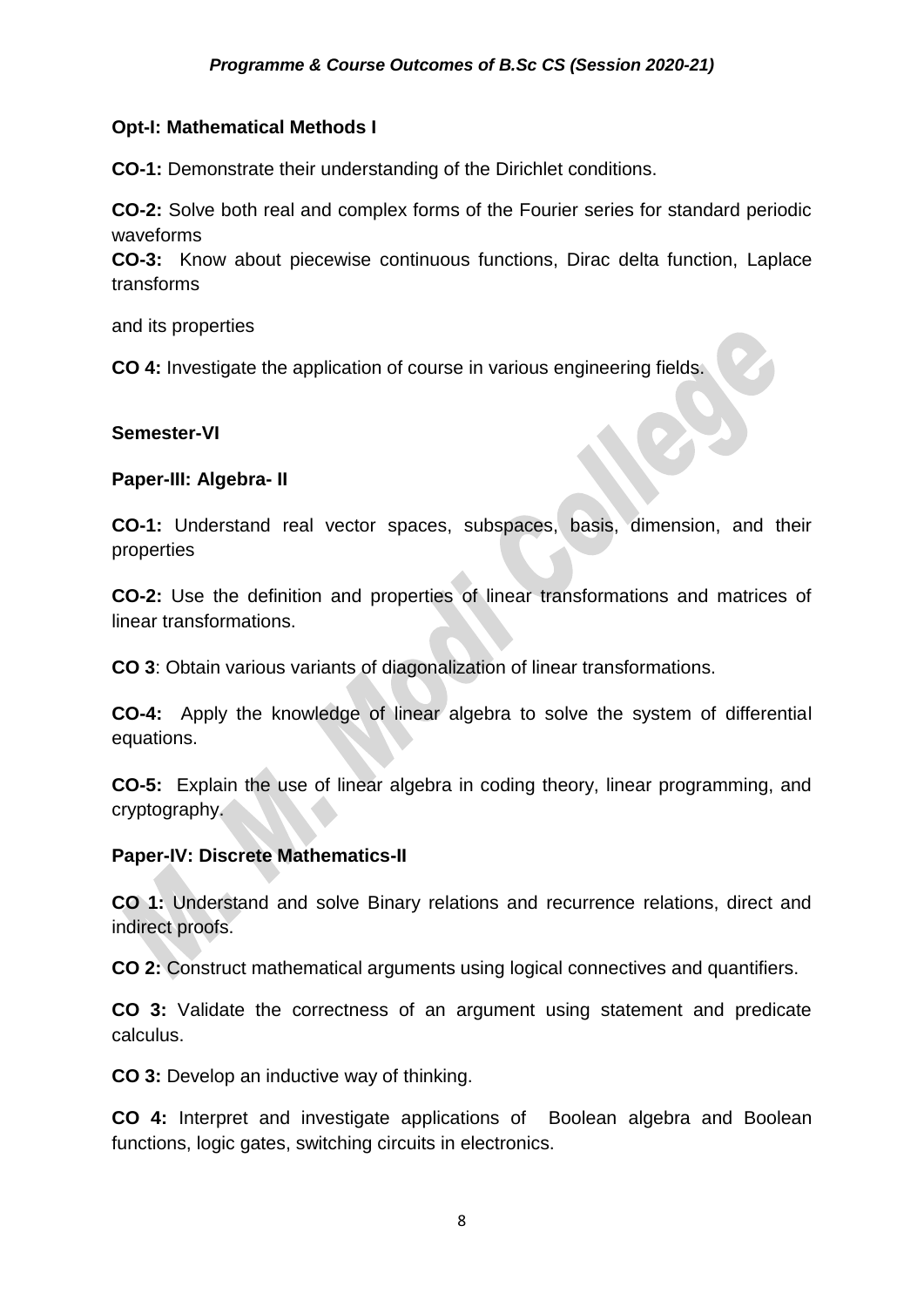#### **Opt-III: Mathematical Methods-II**

**CO-1:** Understand Fourier Transform and inverse Fourier transform.

**CO-3:** Determine the solution of differential equations with initial and boundary value problems by choosing the most suitable method.

**CO-4:** Apply Laplace transform techniques to solve Heat, Wave & Laplace equations.

**CO 5:** Apply and formulate integral transform techniques applied to various situations in physics, engineering, and other mathematical contexts.

#### **Course Outcomes: Physics**

#### **Course Title:** MECHANICS

The aim of the course is to acquaint students with the fundamentals of mechanics.

After completion of this course, students will be able to: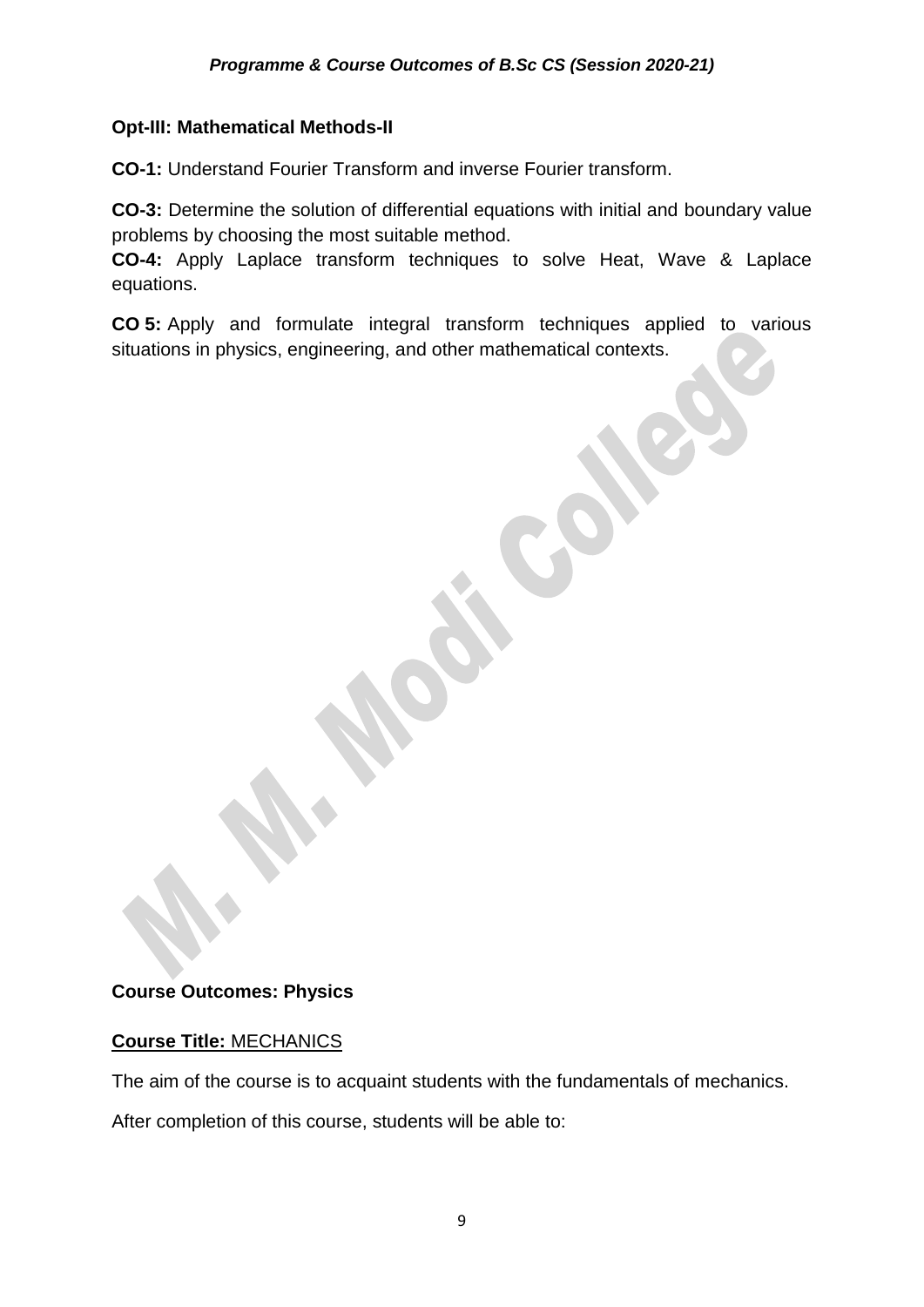- 1. Understand various co-ordinate systems, reference frames, conservation laws, motion of rigid body and special theory of relativity.
- 2. Apply conservation laws to collisions in various frames and to kinematics of rigid bodies.
- 3. Analyze the problems in mechanics on motion and characteristics of trajectory.
- 4. Fix the problems faced in experiment handling and modeling computations for physical systems.

#### **Course Title:** Waves & Vibrations

This course aims to enhance the student's understanding regarding the theory of waves, vibrations and electromagnetism. At the end of the course, the student will be able to:

1. Understand different oscillators and their characteristic parameters, physical significance of Maxwell's equations, wave equations in different media and their solutions.

2. Analyze differential equations, stiffness of coupled oscillators, inductance coupling of electrical oscillators.

3. Gain an appreciation of the wide applicability of the presented concepts and acquire practical skills with experiments and related numerical problems, which are applicable to daily life and higher studies.

#### **Course Title:** ELECTRICITY & MAGNETISM

In this course, students attain the necessary knowledge, skills and general competency in Electricity & Magnetism. With the completion of the course the students will be able to:

- 1. Understand fundamental basics of electrical circuits, properties of simple, time-dependent electric & magnetic fields, induction, Maxwell's equations, electromagnetic waves.
- 2. Apply the basics to calculate forces and fields in various electricity & magnetism problems.
- 3. Analyze problems in electromagnetism using mathematical methods and compute currents and voltage drops in circuits.
- 4. Evaluate the importance of electricity & magnetism in society with regard to technological applications with concrete examples.
- 5. Have a basic grip on how experimental equipment can be used (this is achieved via lab-exercises). Students can familiarize with working of electrical circuits and storage devices. The theoretical and practical knowledge enables them to identify different communication techniques which will be useful in their daily life and higher studies.

#### **Course Title**: STATISTICAL PHYSICS AND THERMODYNAMICS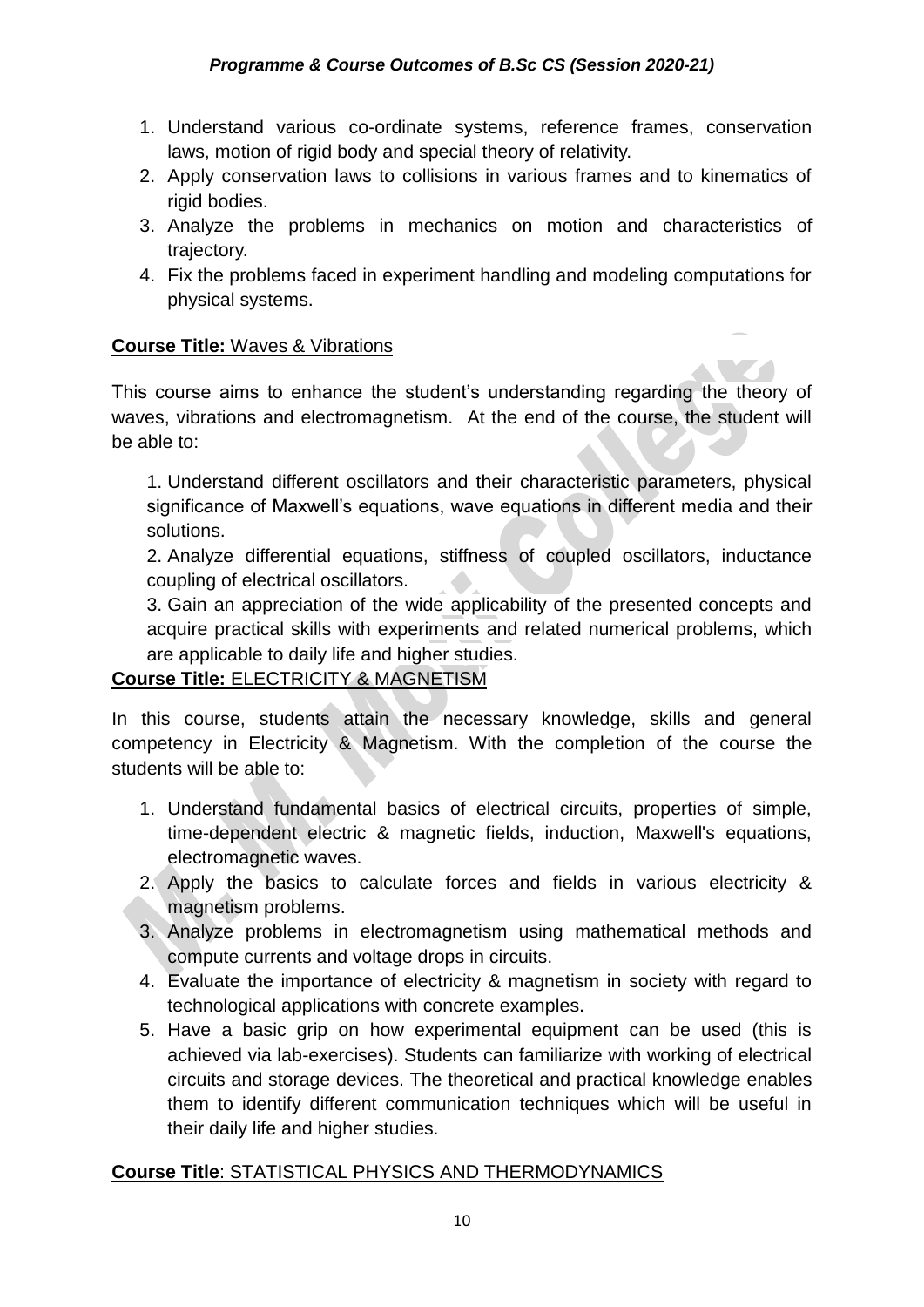At the end of the course student will be competent to:

- 1. Understand various laws of thermodynamics, basics of probability, macrostates, microstates & distribution of particles, importance of quantum effects besides classical systems, concept of phase space, Maxwell Boltzmann, Bose Einstein, Fermi Dirac statistics and particles involved in reference to their spin.
- 2. Apply the laws to calculate the efficiency of idealized engines like Carnot Cycle.
- 3. Analyze the advancements in heat engines, refrigeration etc. and their application in daily life.
- 4. Evaluate the knowledge by performing lab experiments. Acquire a foundation for analyzing many body problems in advanced courses in physics.

#### **Course Title:** OPTICS & LASERS

The main objective of this course is to equip the students with deep understanding of various phenomena of wave optics and Laser technology. After the completion of the course, students will be able to:

- 1. Understand the physics involved in the wave optics phenomena: Interference, diffraction and polarization and their role in working of optical instruments.
- 2. Learn properties, construction and applications of different types of lasers. To equip with the basics of holography.
- 3. Apply the basics to calculate resolving power of optical devices and beam profile in lasers.
- 4. Analyze the problems of wave optics and progress in interferometry, laser technology and holography.
- 5. Evaluate the role of interference, diffraction and polarization in daily life and in nature with real examples.
- 6. Have an acquaintance on handling and use of optical instruments (exercised through lab practice). The theoretical and practical knowledge will facilitate them to decide a course for them in higher education or optoelectronic applications.

#### **Course Title:** QUANTUM MECHANICS

On successful completion of this course the student will be able to:

- 1. Understand the need and principles of quantum mechanics, duality of matter, Schrödinger's equations and Uncertainty principle.
- 2. Apply Schrödinger equation for study of one to three dimensional systems and develop reasoning for mathematical results. Employ concepts of angular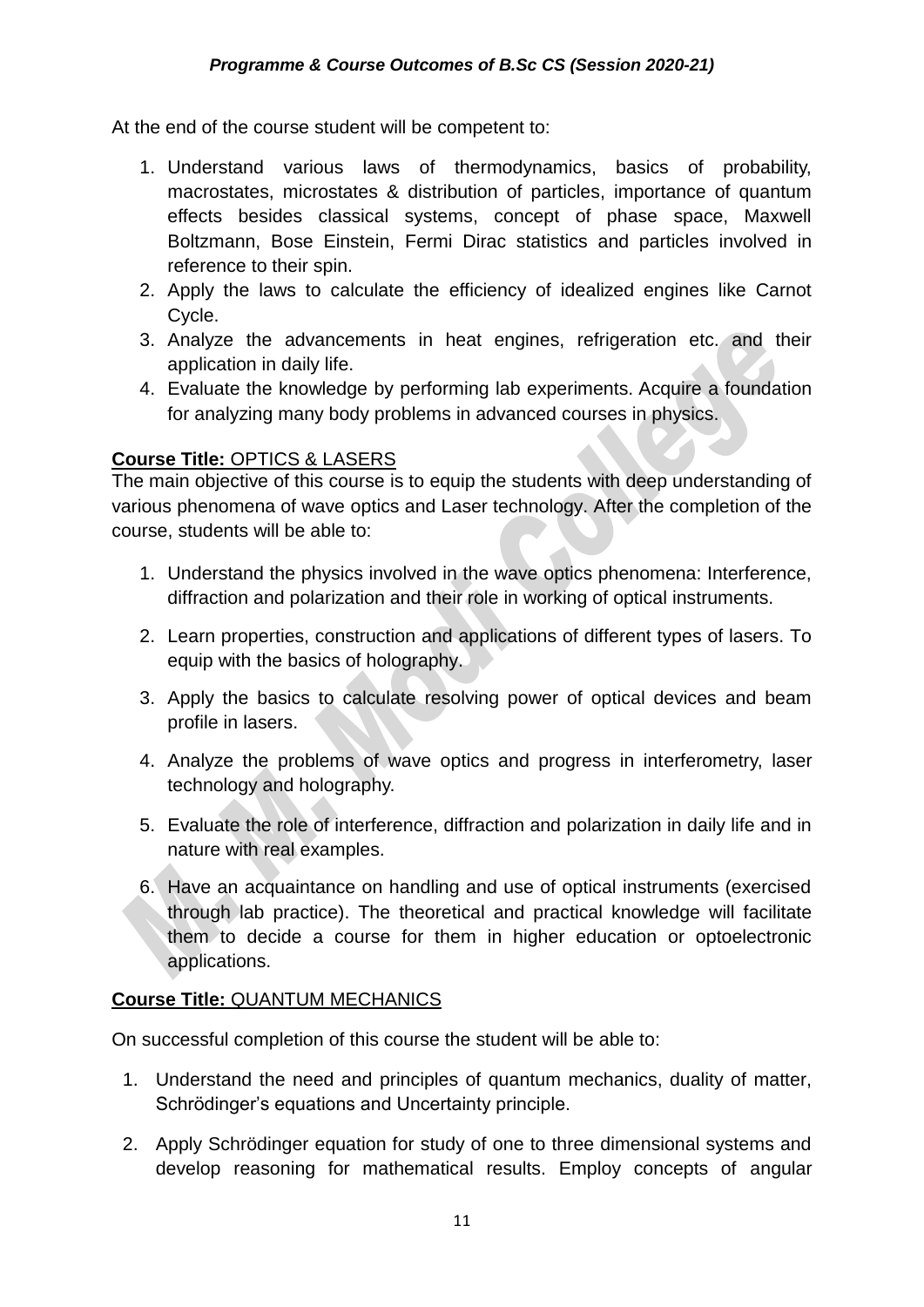momentum and spin to account for the phenomena involved in the Zeeman effect and LS coupling,

- 3. Analyze systems of identical particles based on quantum mechanics.
- 4. Use analytical and mathematical methods on quantum mechanical problems. Design and carry out experiments and compare results with theoretical predictions.

#### **Course Title:** CONDENSED MATTER PHYSICS

This course aims to enhance the student's basic knowledge in the discipline of Condensed Matter Physics. At the end of the course, the student will be able to:

- 1. Understand crystal structures, crystal planes, crystal diffraction, and experimental methods for crystal structure studies, concepts and various theories related to lattice vibrations, phonons, metals and semiconductors.
- 2. Apply theoretical knowledge in various problems of condensed matter physics.
- 3. Analyze the role of reciprocal lattices and Brillouin zones in crystallography.

#### **Course Title:** NUCLEAR AND PARTICLE PHYSICS

After the successful completion of this course the students will get well versed with the key concepts of nuclear and particle physics and will be able to

- 1. Learn fundamental aspects of nucleus & nuclear models, Radioactive decay, Nuclear Reactions and the interaction of radiation with matter, classification of elementary particles, detectors & accelerators.
- 2. Apply nuclear and particle physics concepts in kinematical computations, detectors.
- 3. Analyze various nuclear experiments to calculate nuclear parameters (lab exercise).

#### **Course Title:** ELECTRONICS (ELECTRONICS AND SOLID STATE DEVICES)

At the end of the course student will be able to:

1. Understand the concepts of semiconductor devices, biasing techniques and V-I characteristics, rectifiers, characteristics of different types of photoconductive devices.

2. Analysis of efficiency and ripple factor in filter circuits, different configurations of a transistor.

3. Evaluate the need of the circuitry, skills and technological tools and their advancements in relation to societal needs.

4. Design and operate electronics circuits.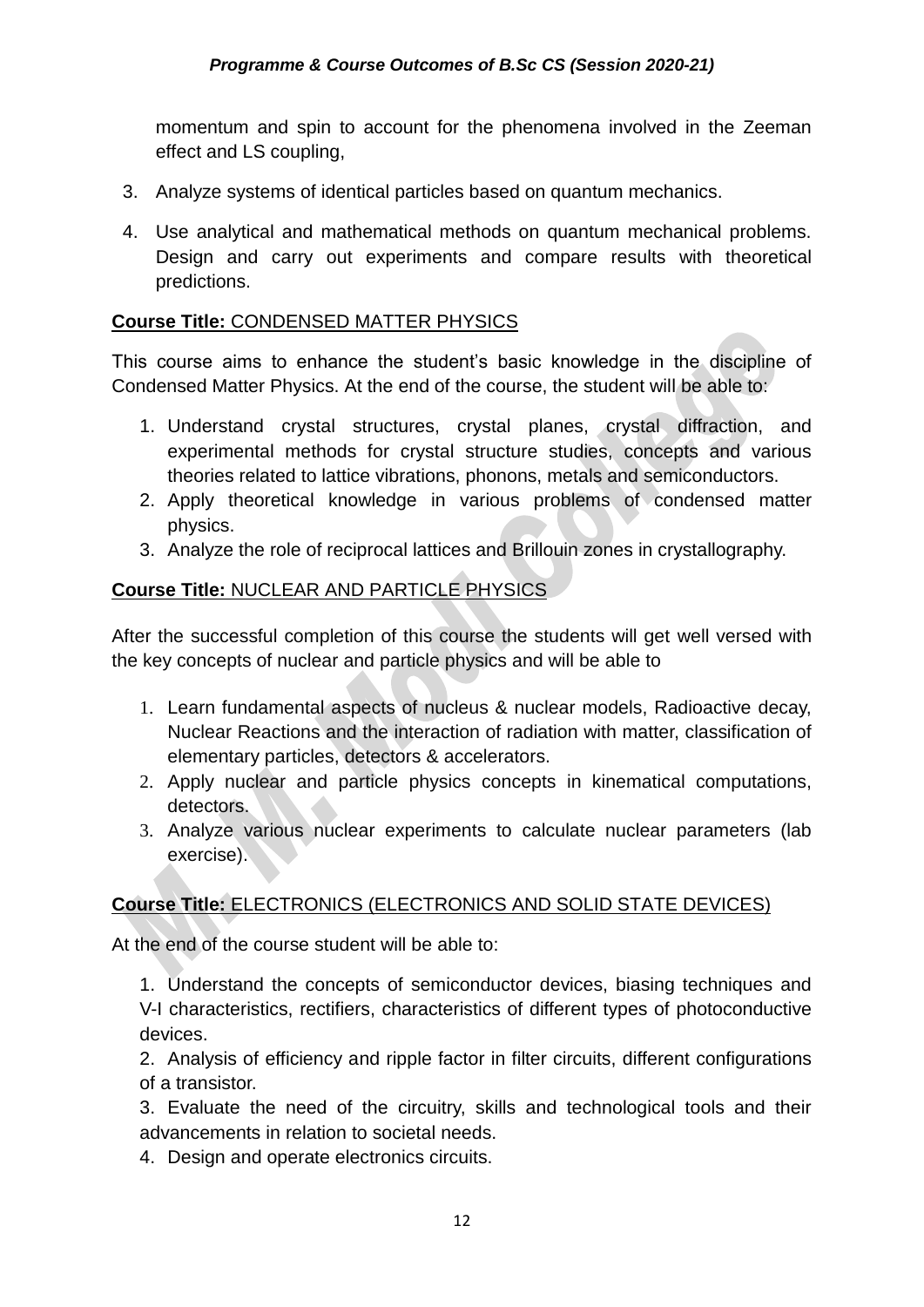**Computer**

**First Semester**

**Fundamental of Information Technology**

**Upon the completion of the course the learner will be able to**

**PO-1**: Familiarization with the types of computer, peripheral devices, memory management, multimedia and number system.

**PO-2**: Learn about working of various input and output devices.

**PO-3**: Learnt about binary number representation along with its operations.

**PO-4**: Understand theoretical framework of internet and associated application of theinternet.

**PO-5**: Acquire the knowledge about the binary number representation along with its operations.

**PO-6**: Understand of the role of computers in business, education and society.

#### **Computer**

**Second Semester**

#### **MS-OFFICE AUTOMATION TOOLS**

#### **After completion of this course, students will be able to:**

**CO-1:** Have basic knowledge of computer Hardware and Software.

**CO-2:** Understand business areas to which computers may be applied.

**CO-3:** Installation of Operating System (Windows), application software and to use Windows OS.

**CO-4:** Provide practical knowledge to Office tools (MS Word, Excel and Power Point).

**CO-5:** Use of MS-Word to type documents with various formatting.

**CO-6:** Creating and manipulating Datasheets for different applications.

**CO-7:** Designing effective presentations using Power Point software

#### **Computer**

**Third Semester**

#### **C PROGRAMMING AND DATA STRUCTURES**

#### **After completion of this course, students will be able to:**

**CO-1**: Understand of various concepts of programming language.

**CO-2**: Develop logics and analytical ability solve problem.

**CO-3**: Learn about procedural programming using functions.

**CO-4**: Acquired various flow control statements.

**CO-5**: Learn about various storage classes along with user defined data types.

**CO-6:** Acquire knowledge of file handling

**CO-7**: Work with arrays of complex structure data types.

**CO-8**: Understanding a concept of functional hierarchical code organization

#### **Computer Fourth Semester**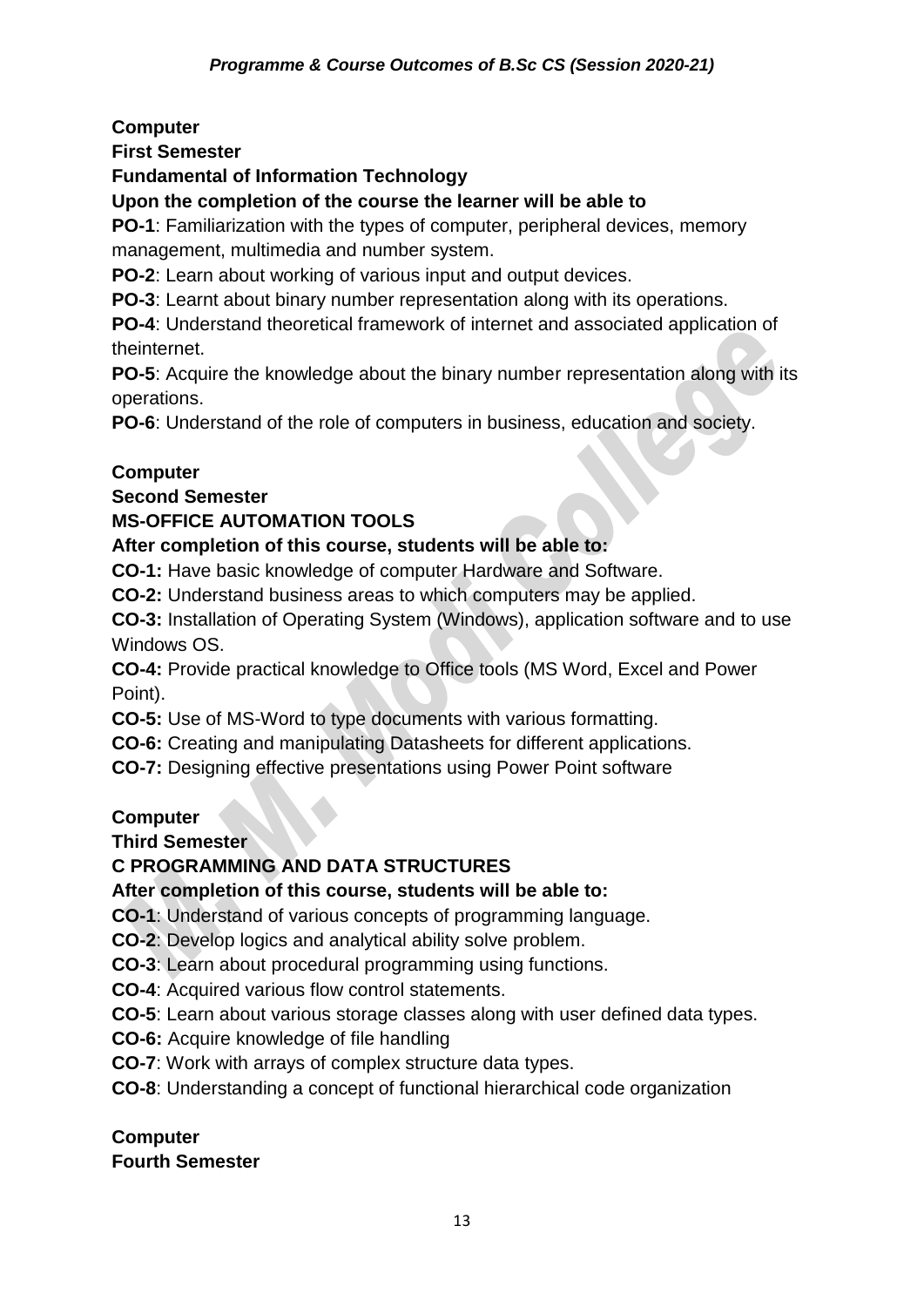#### *Programme & Course Outcomes of B.Sc CS (Session 2020-21)*

#### **DATABASE MANAGEMENT SYSTEM**

#### **Upon the completion of the course the learner will be able to**

**CO-1**: Familiarization with various features and applications of Database Management system.

**CO-2**: Acquire knowledge about database languages (DDL, DML, DCL)

**CO-3**: Learn how to design a database by using different data models.

**CO-4**: Understand the database handling during execution of the transactions along with concurrent access.

**CO-5**: Ability to perform various typ

es of SQL queries.

**CO-6**: Able to design a good database using normalization, decomposition and functional dependency

#### **Computer**

**Fifth Semester**

#### **OBJECT ORIENTED PROGRAMMING USING C++**

#### **After completion of this course, students will be able to:**

**CO-1:** Understand the intricacies of Object Oriented Programming including the features and peculiarities of the C++ programming language.

**CO-2:** Illustrate the concept of Inheritance, operator overloading, and polymorphism.

**CO-3:** Implement various objects oriented concepts to solve practical problems.

**CO-4:** Apply the concepts of OOPs using C++ in programming.

#### **Computer**

**Sixth Semester**

# **Introduction to Computer Network and Internet Programming**

**After completion of this course, students will be able to:**

**CO-1**: Write and debug webpage using HTML.

**CO-2**: Knowledge and Use of web publishing and phases related with the website development.

**CO-3**: Make use of knowledge related to links, addresses, images, and tables.

**CO-4**: Knowledge of various formatting options on HTML page and web site.

**CO-5**: Knowledge of Server Side programming.

#### **Course Outcomes: English SEMESTER -III**

#### **After completing this course the student will be able to:**

**CO-1:** to learn the skills for reading and writing fiction and plays.

**CO-2:** to go with the field of screenplay and drama writing.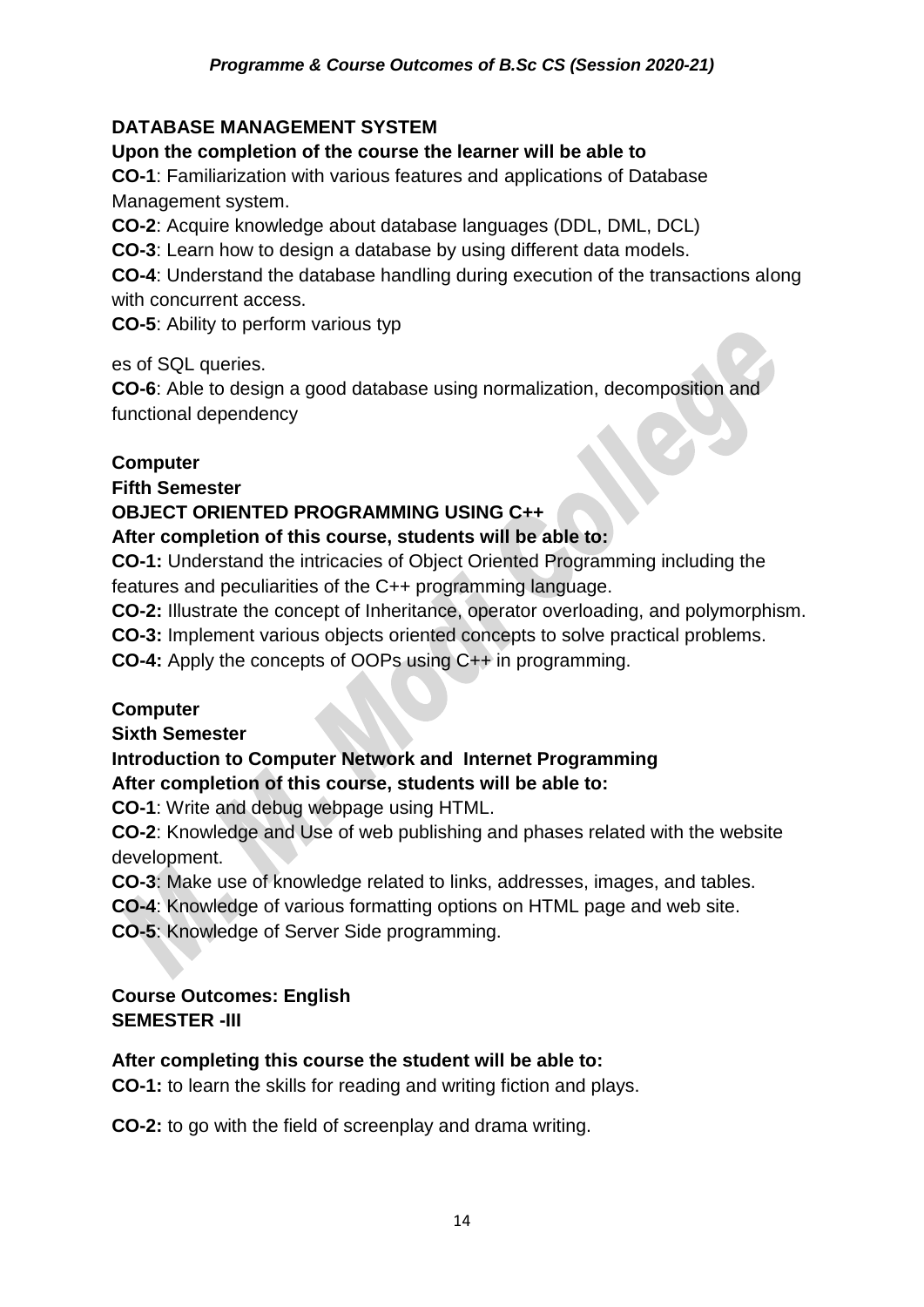**CO-3:** to create a fictional short stories after going through fictional studies and prose.

**CO-4:** to learn the difference between real and reel world.

**CO-5:** to learn new communication skills with dialogues of the plays.

**CO-6:** to participate in theater programs and can also learn dialogue writing.

#### **SEMESTER -IV**

#### **After completing this course the student will be able to:**

**CO-1:** Learners will think critically, while they read anything in future.

**CO-2:** Learners will participate in essay writing and non-fiction writing competitions.

**CO-3:** Leaners will do official works easily and can work as an editor.

**CO-4:** Learners will elaborate any passage or sentence into a long work with the help of précis writing.

**CO-5:** Learner will communicate in more than one language with the help of translation portion.

#### **Course Outcomes: Punjabi**

## ਬੀ**.**ਐਸ**.**ਸੀ**. (**ਨਾਨ**-**ਮੈਡੀਕਲ**)** ਭਾਗ ਪਹਿਲਾ ਸਮੈਸਟਰ ਪਹਿਲਾ ਦੀ ਪੰਜਾਬੀ ਲਾਜ਼ਮੀ ਹਿਸ਼ੇਦੀ ਪੜ੍ਹਾਈ ਉਪਰੰਤ ਵਿਦਿਆਰਥੀਆਂ ਦੀ ਯੋਗਤਾ ਅਤੇ ਸਮਰਥਾ ਵਿਚ ਸਾਰਥਕ ਵਾਧਾ ਹੋਵੇਗਾ

- 1. ਸਾਹਿਤਕ ਰਚਨਾਵਾਂ ਦੇ ਮਾਧਿਅਮ ਨਾਲ ਵਿਦਿਆਰਥੀਆਂ ਅੰਦਰ ਸਾਹਿਤਕ ਰੁਚੀਆਂ ਦਾ ਵਿਕਾਸ ਹੁੰਦਾ ਹੈ।
- 2. ਭਾਸ਼ਾ ਦੀ ਸਿਧਾਂਤਕ ਜਾਣਕਾਰੀ ਨਾਲ ਵਿਦਿਆਰਥੀ ਦੀ ਭਾਸ਼ਾਈ ਸਮਰੱਥਾ ਵਿਚ ਵਾਧਾ ਹੁੰਦਾ ਹੈ
- 3. ਸਮਾਜਕ ਵਾਤਾਵਰਣ ਤੇ ਸਭਿਆਚਾਰਕ ਵਿਸ਼ਿਆਂ ਸਬੰਧੀ ਗਿਆਨ ਦੀ ਪਾਪਤੀ ਹੋਵੇਗੀ।
- 4.ੰ ਵਿਦਿਆਰਥੀਆਂ ਵਿਚ ਆਲੋਚਨਾਤਮਕ ਤੇ ਸਿਰਜਣਾਤਮਕ ਸੋਚ/ਪਹੁੰਚ ਦਾ ਵਿਕਾਸ ਹੋਵੇਗਾ ਜਿਸ ਨਾਲ ਉਹ ਸਮਾਜ ਪਤੀ ਜਿੰਮੇਵਾਰ ਹੁੰਦੇ ਹਨ।
- 5. ਮਨੁੱਖੀ ਹੋਂਦ ਦੇ ਸੰਕਟਾਂ ਦੀ ਨਿਸ਼ਾਨਦੇਹੀ ਅਤੇ ਉਹਨਾਂ ਦਾ ਯੋਗ ਹੱਲ ਲੱਭਣ ਦੇ ਸਮਰੱਥ ਹੋਣਗੇ।
- 6. ਵਿਦਿਆਰਥੀ ਆਪਣੇ ਵਿਚਾਰਾਂ ਨੰ ਲਿਖਿਤ ਅਤੇ ਮੌਖਿਕ ਰਪ ਵਿਚ ਵਿਅਕਤ ਕਰਨ ਦਾ ਹਨਰ ਹਾਸਲ ਕਰਨਗੇ।
- 7. ਵਿਦਿਆਰਥੀਆਂ ਵਿਚ ਪੰਜਾਬੀ ਭਾਸ਼ਾ ਦੀ ਵਿਆਕਰਨਕ ਮਹਾਰਤ ਨਾਲ ਕਿਸੇ ਵੀ ਹੋਰ ਭਾਸ਼ਾ ਨੂੰ ਆਸਾਨੀ ਨਾਲ ਗ੍ਰਹਿਣ/ਸਮਝਣ ਦੀ ਯੋਗਤਾ ਦਾ ਵਿਕਾਸ ਹੋ ਜਾਂਦਾ ਹੈ।

# ਬੀ**.**ਐਸ**.**ਸੀ **(**ਨਾਨ**-**ਮੈਡੀਕਲ**)** ਭਾਗ ਪਹਿਲਾ ਸਮੈਸਟਰ ਦ ਜਾ ਦੀ ਪੰਜਾਬੀ ਲਾਜ਼ਮੀ ਹਿਸ਼ੇਦੀ ਪੜ੍ਹਾਈ ਉਪਰੰਤ ਹਿਹਦਆਰਥੀਆਂ ਦੀ ਯੋਗਤਾ ਅਤੇ ਸਮਰਥਾ ਵਿਚ ਸਾਰਥਕ ਵਾਧਾ ਹੋਵੇਗਾ

1. ਵਿਆਕਰਨਕ ਪੱਧਰ ਉੱਤੇ ਪੰਜਾਬੀ ਭਾਸ਼ਾ ਨੂੰ ਸ਼ੁੱਧ ਰੂਪ ਵਿਚ ਉਚਾਰਨ, ਲਿਖਣ ਅਤੇ ਪੜ੍ਹਨ ਦਾ ਹੁਨਰ ਪੈਦਾ ਹੁੰਦਾ ਹੈ।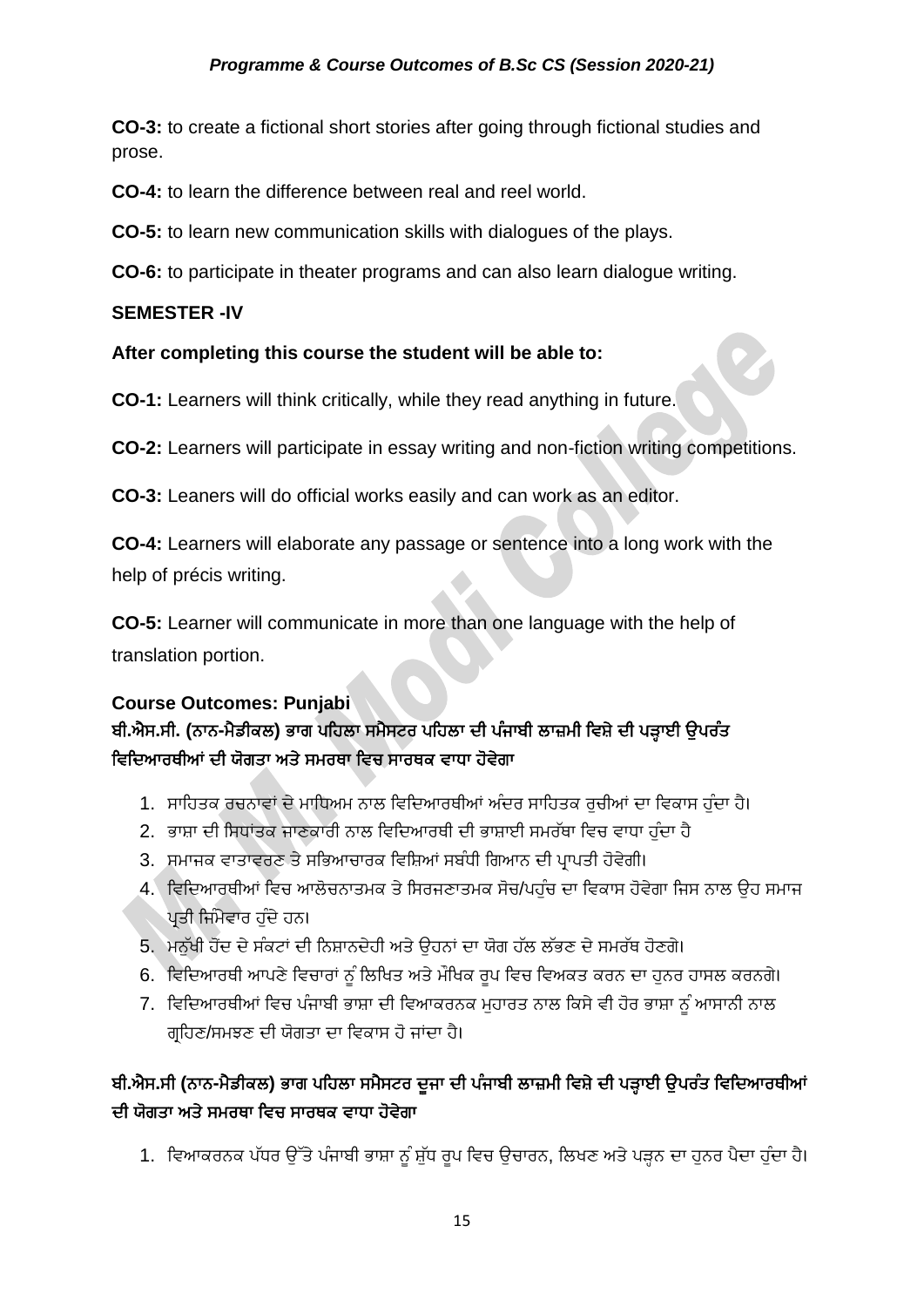#### *Programme & Course Outcomes of B.Sc CS (Session 2020-21)*

- 2. ਪੰਜਾਬੀ ਭਾਸ਼ਾ ਦੇ ਸ਼ਬਦ ਨਿਰਮਾਣ ਪ੍ਰਬੰਧ ਦਾ ਗਿਆਨ ਹੰਦਾ ਹੈ।
- 3. ਵਾਰਤਕ ਨਾਲ ਸਬੰਧਿਤ ਵਿਸ਼ੇ ਪੜ੍ਹਨ ਕਰਕੇ ਵਿਦਿਆਰਥੀਆਂ ਵਿਚ ਨਵੇਂ ਵਿਚਾਰ ਪੈਦਾ ਹੁੰਦੇ ਹਨ।
- 4. ਵੱਖ ਵੱਖ ਉਪਭਾਸ਼ਾਵਾਂ ਦੀ ਵੱਖਰਤਾ ਰਾਹੀਂ ਪੰਜਾਬ ਦੀ ਭਾਸ਼ਾਈ ਭਿੰਨਤਾ ਤੇ ਵਿਸ਼ਾਲਤਾ ਦਾ ਗਿਆਨ ਹੰਦਾ ਹੈ।
- 5. ਨਿਜੀ ਅਤੇ ਵਪਾਰਕ ਚਿੱਠੀ-ਪੱਤਰ ਰਾਹੀਂ ਸਰਲ ਪੇਸ਼ਕਾਰੀ ਅਤੇ ਸੰਚਾਰ ਯੋਗਤਾ ਦਾ ਵਿਕਾਸ ਹੰਦਾ ਹੈ।

# ਬੀ**.**ਐਸ**.**ਸੀ**. (**ਨਾਨ**-**ਮੈਡੀਕਲ**)** ਭਾਗ ਦ ਜਾ ਸਮੈਸਟਰ ਤੀਜਾ ਦੀ ਪੰਜਾਬੀ ਲਾਜ਼ਮੀ ਹਿਸ਼ੇਦੀ ਪੜ੍ਹਾਈ ਉਪਰੰਤ ਹਿਹਦਆਰਥੀਆਂ ਦੀ ਯੋਗਤਾ ਅਤੇ ਸਮਰਥਾ ਵਿਚ ਸਾਰਥਕ ਵਾਧਾ ਹੋਵੇਗਾ

- 1. ਵਿਦਿਆਰਥੀਆਂ ਨੂੰ ਗੌਰਵਮਈ ਇਤਿਹਾਸ ਦਾ ਗਿਆਨ ਹੁੰਦਾ ਹੈ।
- 2. ਸਾਹਿਤਕ ਰੁਪਾਕਾਰ ਨਾਵਲ ਰਾਹੀਂ ਜ਼ਿੰਦਗੀ ਦੀ ਵਿਸ਼ਾਲਤਾ ਨੂੰ ਸਮਝਣ ਦੀ ਯੋਗਤਾ ਦਾ ਵਿਕਾਸ ਹੁੰਦਾ ਹੈ।
- 3. ਵਾਕ ਬਣਤਰ ਦੇ ਗਿਆਨ ਰਾਹੀਂ ਵਿਦਿਆਰਥੀ ਆਪਣੇ ਭਾਵਾਂ ਦਾ ਸੰਚਾਰ ਸਚੱਜੇ ਢੰਗ ਨਾਲ ਕਰ ਸਕਣਗੇ ਦੇ ਯੋਗ ਹੰਦੇ ਹਨ।
- 4. ਵਪਾਰਕ ਅਦਾਰਿਆਂ ਵਿਚ ਦਫ਼ਤਰੀ ਕੰਮਕਾਜ ਵਿਚ ਵਰਤੀ ਜਾਂਦੀ ਰਾਜ ਭਾਸ਼ਾ ਪੰਜਾਬੀ ਦੀ ਤਕਨੀਕੀ ਜਾਣਕਾਰੀ ਰਾਹੀਂ ਰੁਜ਼ਗਾਰ ਸੰਭਾਵਨਾਵਾਂ ਵਿਚ ਵਾਧਾ ਹੁੰਦਾ ਹੈ।
- 5. ਸਾਹਿਤਕਾਰ ਦੇ ਜੀਵਨ ਸਫ਼ਰ ਦਾ ਗਿਆਨ ਵਿਦਿਆਰਥੀਆਂ ਨੂੰ ਰਚਨਾਕਾਰ ਦੇ ਸਾਹਿਤਕ ਦ੍ਰਿਸ਼ਟੀਕੋਣ ਨੂੰ ਸਮਝਣ ਵਿਚ ਸਹਾਈ ਹੰਦਾ ਹੈ।

# ਬੀ**.**ਐਸ**.**ਸੀ**. (**ਨਾਨ**-**ਮੈਡੀਕਲ**)** ਭਾਗ ਦ ਜਾ ਸਮੈਸਟਰ ਚੌਥਾ ਦੀ ਪੰਜਾਬੀ ਲਾਜ਼ਮੀ ਹਿਸ਼ੇਦੀ ਪੜ੍ਹਾਈ ਉਪਰੰਤ ਹਿਹਦਆਰਥੀਆਂ ਦੀ ਯੋਗਤਾ ਅਤੇ ਸਮਰਥਾ ਵਿਚ ਸਾਰਥਕ ਵਾਧਾ ਹੋਵੇਗਾ

- 1. ਕਵਿਤਾ ਨੂੰ ਪੜ੍ਹਦਿਆਂ ਵਿਦਿਆਰਥੀਆਂ ਅੰਦਰ ਕਲਪਨਾ ਸ਼ਕਤੀ ਦਾ ਵਿਕਾਸ ਹੁੰਦਾ ਹੈ।
- 2. ਕਵਿਤਾ ਦੁਆਰਾ ਵਿਦਿਆਰਥੀ ਸ਼ਾਬਦਿਕ ਅਤੇ ਪ੍ਰਸੰਗਿਕ ਅਰਥਾਂ ਤੋਂ ਜਾਣੂੰ ਹੁੰਦੇ ਹਨ।
- 3. ਸਾਹਿਤਕ ਲਹਿਰਾਂ ਦਾ ਗਿਆਨ ਵਿਦਿਆਰਥੀਆਂ ਅੰਦਰਲੇ ਸਾਹਿਤਕ ਸਿਰਜਣਾ ਦੇ ਹਨਰ ਨੂੰ ਨਿਖਾਰਦਾ ਹੈ।
- 4. ਅਖਬਾਰੀ ਰਿਪੋਰਟ ਤਿਆਰ ਕਰਨ ਦਾ ਹਨਰ ਸਿੱਖ ਕੇ ਵਿਦਿਆਰਥੀ ਪੱਤਰਕਾਰੀ/ਮੀਡੀਆ ਦੇ ਖੇਤਰ ਵਿਚ ਰਜਗਾਰ ਪ੍ਰਾਪਤ ਕਰਦੇ ਹਨ।
- 5. ਪੰਜਾਬੀ ਭਾਸ਼ਾ ਦੇ ਪਿਛੋਕੜ ਦਾ ਗਿਆਨ ਵਿਦਿਆਰਥੀਆਂ ਨੂੰ ਮਾਂ ਬੋਲੀ ਦੇ ਮਾਣਯੋਗ ਮੱਲਾਂ ਨਾਲ ਜੋੜਦਾ ਹੈ।
- 6. ਗੁਰਮੁਖੀ ਲਿੱਪੀ ਦੀ ਵਿਕਾਸ ਪ੍ਰਕਿਰਿਆ ਬਾਰੇ ਪੜ੍ਹਦੇ ਹੋਏ ਵਿਦਿਆਰਥੀ ਭਾਸ਼ਾ ਅਤੇ ਲਿੱਪੀ ਦੇ ਆਪਸੀ ਸਬੰਧਾਂ ਨੂੰ ਸਮਝਦੇ ਹਨ।

# ਬੀ**.**ਐਸ**.**ਸੀ**. (**ਨਾਨ**-**ਮੈਡੀਕਲ**)** ਭਾਗ ਤੀਜਾ ਸਮੈਸਟਰ ਪੰਜਿਾਂ ਦੀ ਪੰਜਾਬੀ ਲਾਜ਼ਮੀ ਹਿਸ਼ੇਦੀ ਪੜ੍ਹਾਈ ਉਪਰੰਤ ਹਿਹਦਆਰਥੀਆਂ ਦੀ ਯੋਗਤਾ ਅਤੇ ਸਮਰਥਾ ਵਿਚ ਸਾਰਥਕ ਵਾਧਾ ਹੋਵੇਗਾ

- 1. ਵਿਦਿਆਰਥੀਆਂ ਅੰਦਰ ਸਾਹਿਤ ਦੇ ਪਯੋਜਨ ਅਤੇ ਤੱਤਾਂ ਦੀ ਜਾਣਕਾਰੀ ਸਿਰਜਣਾਤਮਕ ਰਚੀਆਂ ਦਾ ਵਿਕਾਸ ਕਰਦੀ ਿੈ।
- 2. ਸਾਹਿਤਕ ਰੁਪਾਕਾਰ ਨਾਵਲ ਰਾਹੀਂ ਵਿਦਿਆਰਥੀਆਂ ਵਿਚ ਜ਼ਿੰਦਗੀ ਦੀ ਵਿਸ਼ਾਲਤਾ ਅਤੇ ਮਨੁੱਖੀ ਅਸਤਿਤਵ ਦੇ ਸਮਕਾਲੀ ਅਤੇ ਚਿਰਕਾਲੀ ਸੰਕਟਾਂ ਨੂੰ ਸਮਝਣ ਦੀ ਯੋਗਤਾ ਦਾ ਵਿਕਾਸ ਹੁੰਦਾ ਹੈ।